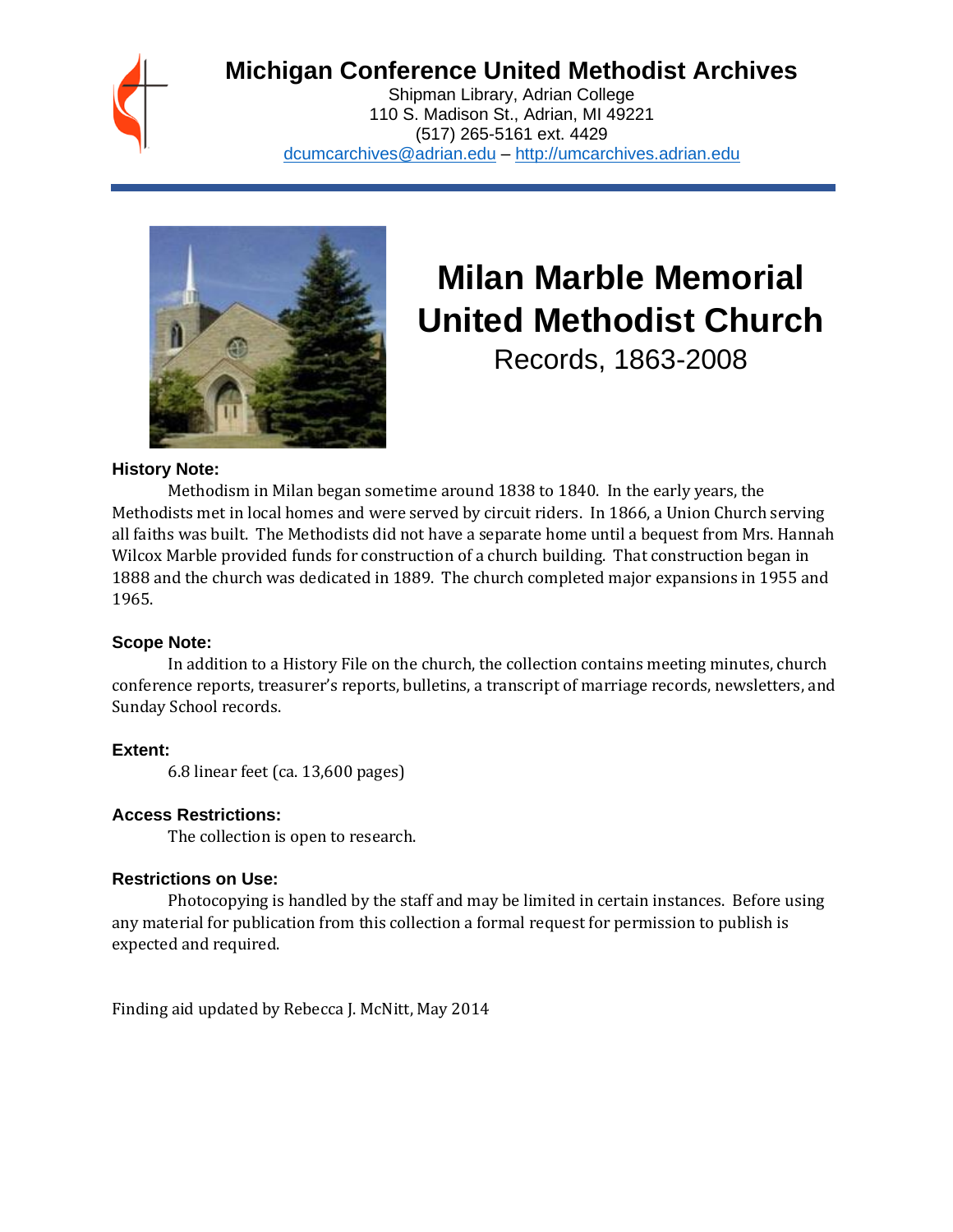#### **Appointments List**

- 1853-1854: Curtis Mosher
- 1854-1855: Charles Johnson
- 1854-1856: Charles W. Seaman
- 1856-1857: Alexander Gee
- 1857-1858: Basil L. Deshetler
- 1858-1860: Joseph W. Holt
- 1860-1861: John J. Gridley
- 1861-1862: George W. Owen
- 1862-1864: George Stone
- 1865-1868: William M. Triggs
- 1868-1872: Elisha Bibbins
- 1872-1873: Newell Newton
- 1873-1874: John M. Truscott
- 1874-1875: James H. Caster
- 1875-1876: Samuel J. Brown
- 1876-1878: Edwin P. Pierce
- 1878-1880: Jesse B. Russell
- 1880-1882: Aaron R. Laing
- 1882-1885: Orton F. Winton
- 1885-1887: Daniel J. Odell
- 1887-1890: Martin H. Bartram
- 1890-1893: George E. Sloan
- 1893-1894: Eugene Yager
- 1894-1895: Michael H. McMahon
- 1895-1896: Henry F. Shier
- 1896-1900: Fergus O. Jones
- 1900-1903: Howard A. Field
- 1903-1907: George B. Marsh
- 1907-1908: Miram W. Gifford
- 1908-1910: Samuel J. Pollock
- 1910-1912: Edgar L. Moon
- 1912-1914: Isaac N. Wilson
- November 1914-1919: William S. Smith
- 1919-1921: Albert E. Balgooyen
- 1921-1923: Calita E. Edwards
- 1923-1928: Carlos L. Adams
- 1928-1931: Henry J.B. Marsh
- 1931-1935: Elwyn C. Stringer
- 1932-1937: Warren H. Tirrell (Associate)
- 1935-1950: William A. Johnson
- 1937-1938[: James T.M. Stephens](http://umcarchives.adrian.edu/clergy/stephensjtm.php) (Associate)
- 1938-1939: Luren J. Strait (Associate)
- 1950-1962: William M. Hughes
- 1962-1966: Roger W. Merrell
- 1966-1969: George Q. Woomer
- 1969-1973: Charles W. Cookingham
- 1973-1983: Clare M. Tosch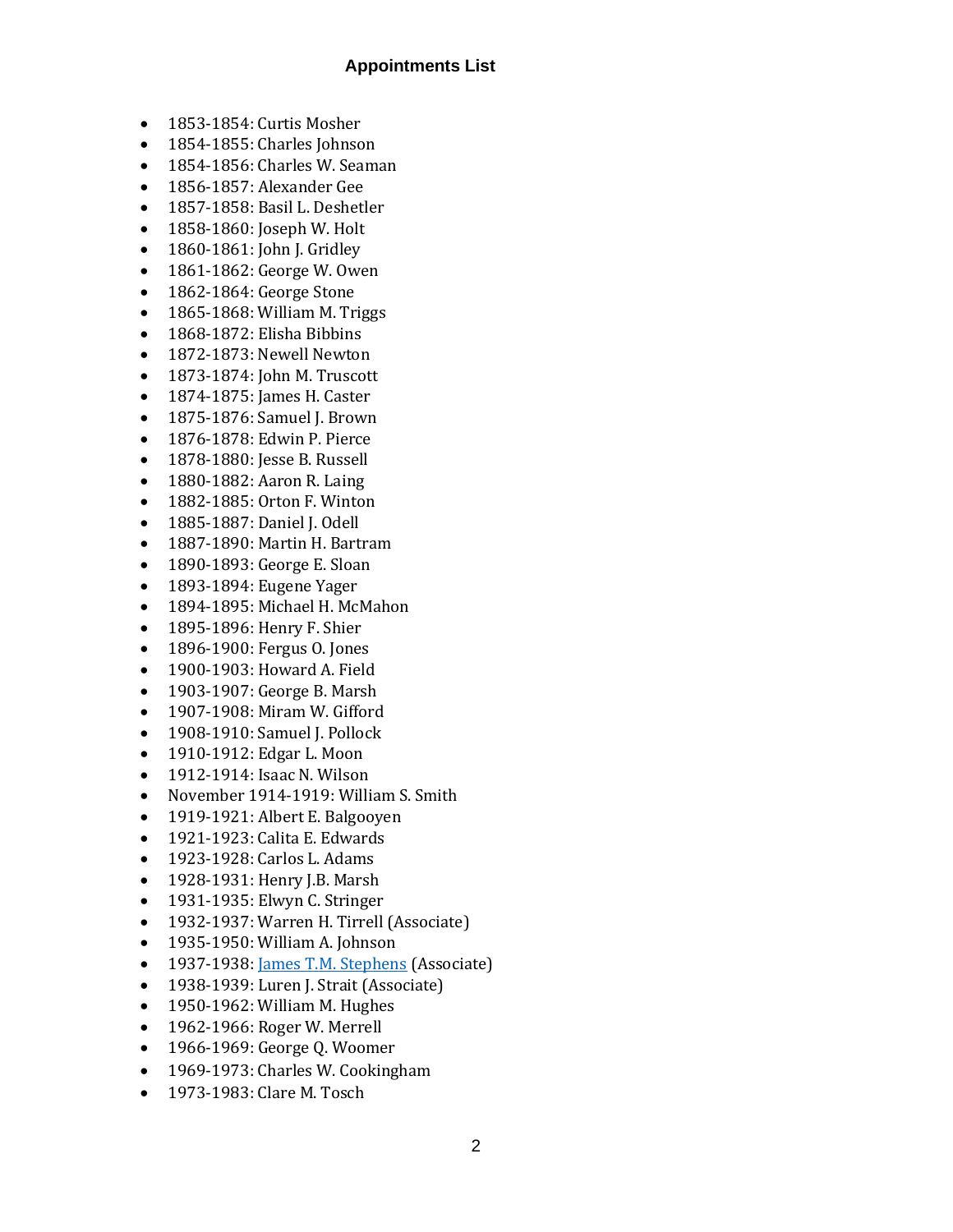#### **Contents List**

#### **Container Contents**

- 1983-August 1991: Diana K. Goudie (Associate)
- 1983-August 1994: Robert F. Goudie
- September 1994-2003: King W. Hanna
- 2003-October 2007: Kristine J. Sigal
- October 2007-2008: Thomas E. Hart (interim)
- 2008-2013: Patricia A. Green
- 2013-2018: Robert A. Miller Jr.
- 2018-Present: Jacquelyn A. Roe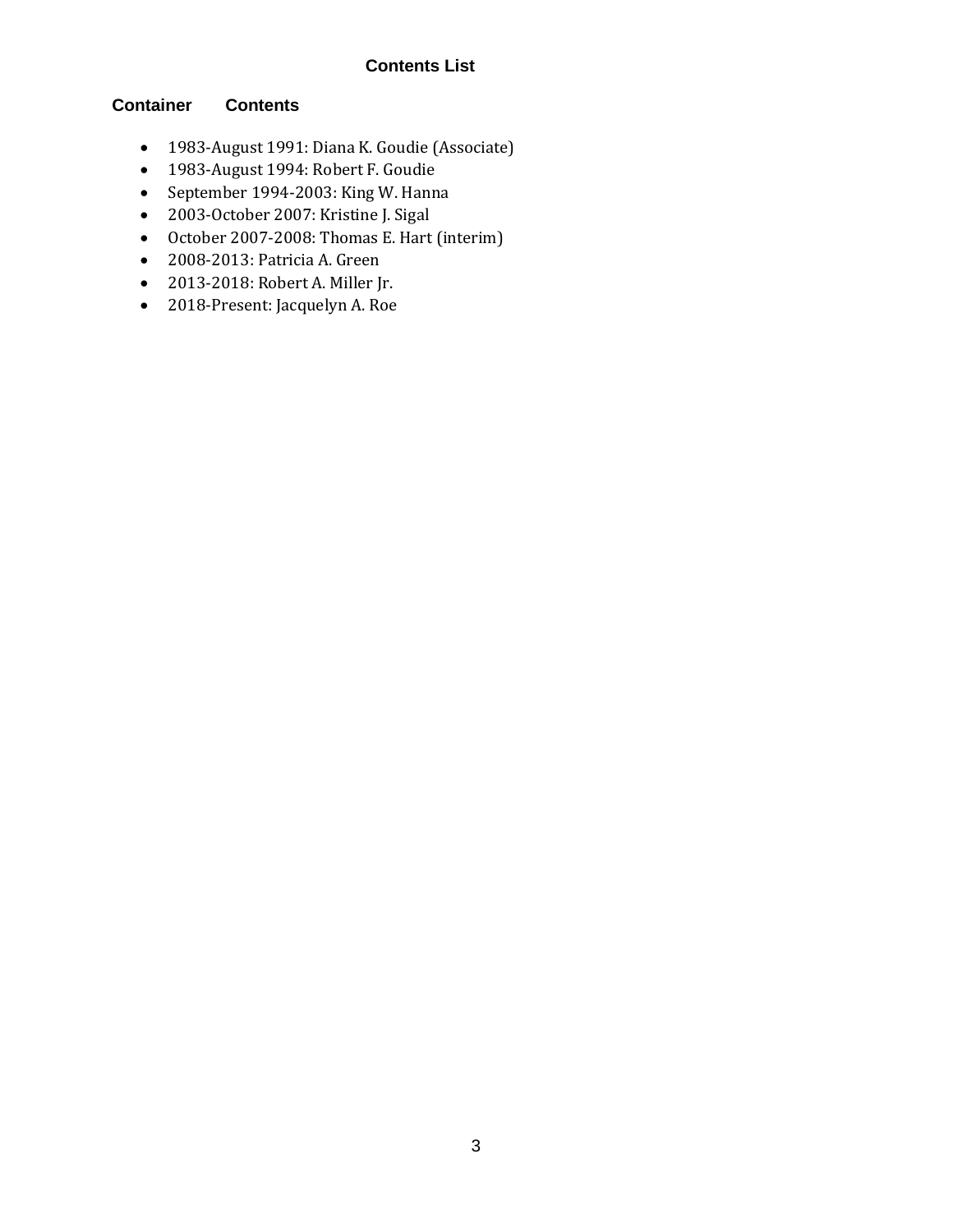**Container Contents**

#### **Box 1 Milan Marble Memorial**

- Administrative Board Meeting Minutes
	- o 1977-1986
	- o 1987-1991
	- $0.1992 1996$

### **Box 2 Milan Marble Memorial**

- Administrative Board Meeting Minutes o 1996-1998
- Annual Church Conferences, 1988-1995
- Board of Trustees Meeting Minutes
	- o 1977-1983
	- o 1984-1987
	- o 1988-1990
	- o 1991-1993
	- o 1994-1995
	- o 1996-2001

#### **Box 3 Milan Marble Memorial**

- Budget and Treasurer's Reports
	- o 1965-1978
	- o 1979-1981
	- o 1982-1983
	- o 1984-1987
	- o 1988
	- o 1989-1992
- Bulletins
	- $O$  1988-1989

#### **Box 4 Milan Marble Memorial**

- Bulletins
	- $0 1990$
	- o 1991
	- o 1992
	- o 1993
	- o 1994

#### **Box 5 Milan Marble Memorial**

- Bulletins
	- o 1995
	- o 1996
	- o 1998 (2 folders)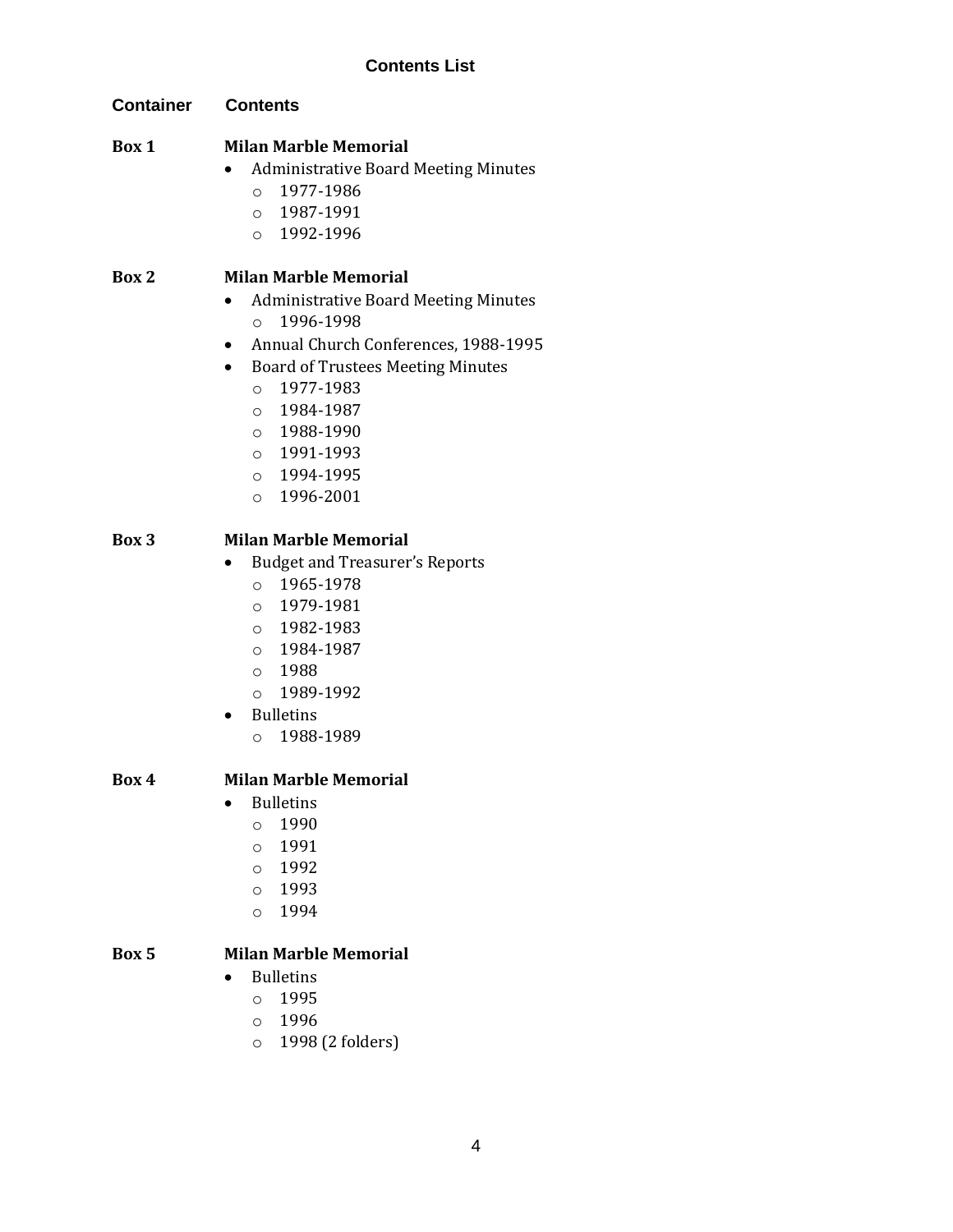| <b>Container</b> | <b>Contents</b>                                                                                                                                                                                                                                                                                                                                                                                                                                                                                                  |
|------------------|------------------------------------------------------------------------------------------------------------------------------------------------------------------------------------------------------------------------------------------------------------------------------------------------------------------------------------------------------------------------------------------------------------------------------------------------------------------------------------------------------------------|
| Box 6            | <b>Milan Marble Memorial</b><br><b>Bulletins</b><br>$\bullet$<br>1999 (2 folders)<br>$\circ$<br>2000 (2 folders)<br>$\circ$                                                                                                                                                                                                                                                                                                                                                                                      |
| Box 7            | <b>Milan Marble Memorial</b><br><b>Bulletins</b><br>$\bullet$<br>2001 (2 folders)<br>$\circ$<br>2002<br>$\circ$                                                                                                                                                                                                                                                                                                                                                                                                  |
| Box 8            | <b>Milan Marble Memorial</b><br><b>Bulletins</b><br>2003 (2 folders)<br>$\circ$<br>o Undated<br>Charge and Church Conference Minutes<br>٠<br>1962-1964<br>$\circ$<br>1965-1967<br>$\circ$<br>1968<br>$\circ$                                                                                                                                                                                                                                                                                                     |
| Box 9            | <b>Milan Marble Memorial</b><br>Charge and Church Conference Minutes<br>1969<br>$\circ$<br>1970-1977<br>$\circ$<br>1978-1983<br>$\circ$<br>1984-1989<br>$\circ$<br>1990-1992<br>$\circ$<br>1993-1995<br>$\circ$<br>1996-1998<br>$\circ$<br>1999-2000<br>$\circ$<br>2001 (includes minutes of boards and commissions)<br>O                                                                                                                                                                                        |
| <b>Box 10</b>    | <b>Milan Marble Memorial</b><br>Charge and Church Conference Minutes<br>2002 (includes minutes of boards and commissions)<br>$\circ$<br>2003 (includes minutes of boards and commissions) (2 folders)<br>O<br>Church Council Meeting Minutes (formerly Administrative Board)<br>٠<br>1999-2001<br>$\circ$<br>2002-2004<br>$\circ$<br>2005-2008<br>$\Omega$<br>Church Records (Marriage - Typed Transcript), 1863-1986<br>٠<br><b>Conflict Intervention Meeting Minutes</b><br>Contemporary Worship Service, 1988 |
| <b>Box 11</b>    | <b>Milan Marble Memorial</b><br>Council on Ministries Meeting Minutes, 1984-1998                                                                                                                                                                                                                                                                                                                                                                                                                                 |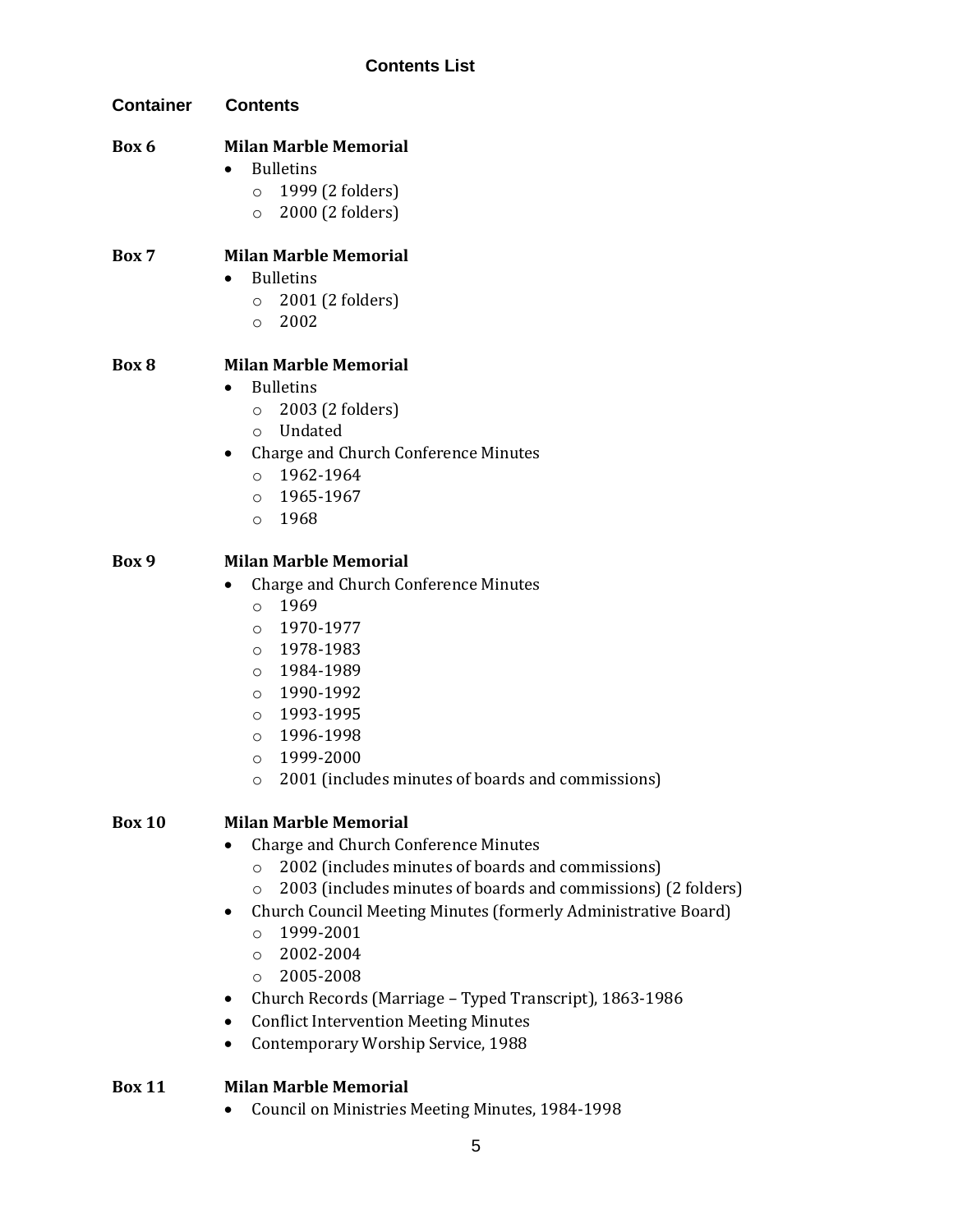#### **Contents List**

#### **Container Contents**

- Education Committee Meeting Minutes
	- o 1990-1998
	- o 1999-2000
- Finance Committee Meeting Minutes
	- o 1981-1988
	- o 1989-1994
	- o 1995-1996
	- o 1997

#### **Box 12 Milan Marble Memorial**

- Finance Committee Meeting Minutes
	- o 1998
	- o 1999
	- o 2000-2001
	- o 2002-2003
	- $\circ$  2004
	- o 2005-2006
	- $O$  2007-2009
- History File
- Memorial Fund Committee, 1985-1998

#### **Box 13 Milan Marble Memorial**

- Newsletters
	- o Undated and 1967-1978
	- o 1983
	- o 1984-1985
	- o 1986
	- o 1987
	- o 1988
	- o 1989
	- o 1990
	- o 1991

#### **Box 14 Milan Marble Memorial**

- Newsletters
	- o 1992
	- o 1993
	- o 1994
	- o 1995-1997
	- o 1998
	- o 1999
	- o 2000
	- o 2001
	- o 2002-2003
	- o 2006